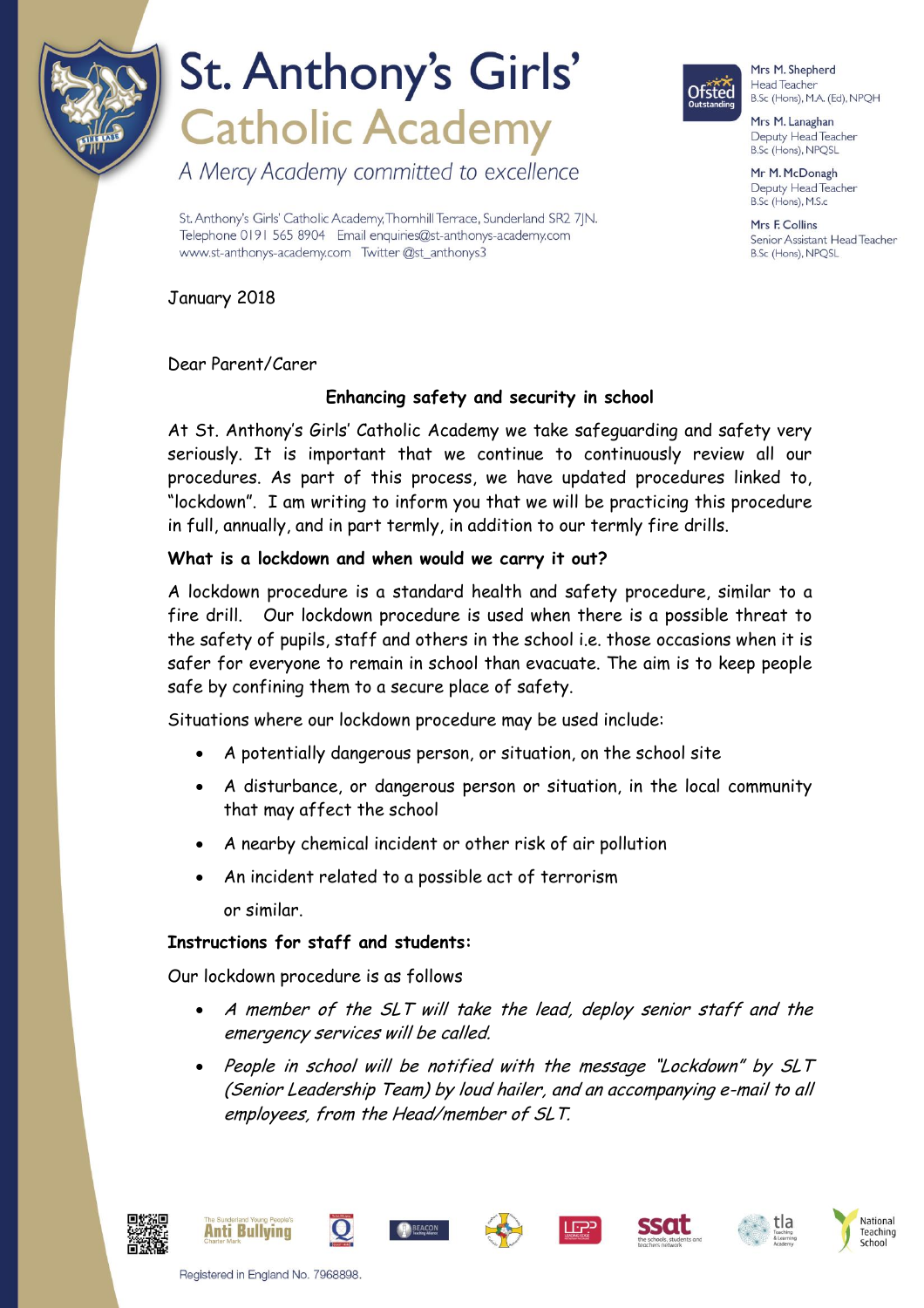

### St. Anthony's Girls' **Catholic Academy**

A Mercy Academy committed to excellence



Mrs M. Shepherd Head Teacher B.Sc (Hons), M.A. (Ed), NPQH

Mrs M. Lanaghan Deputy Head Teacher B.Sc (Hons), NPQSL

Mr M. McDonagh Deputy Head Teacher B.Sc (Hons), M.S.c

Mrs E Collins Senior Assistant Head Teacher B.Sc (Hons), NPQSL

St. Anthony's Girls' Catholic Academy, Thornhill Terrace, Sunderland SR2 7|N. Telephone 0191 565 8904 Email enquiries@st-anthonys-academy.com www.st-anthonys-academy.com Twitter @st\_anthonys3

- Doors to buildings will be secured. Senior staff have allocated responsibility for securing, and opening doors once the situation is resolved.
- Students will move immediately inside to their own, or the nearest classroom, where their tutor/teacher will take a form/lesson register. If this situation occurs during lunchtime students will return to their form room or the nearest available classroom, as directed by senior staff.
- The teacher/tutor will make sure all pupils are accounted for e.g. taking registers.
- Once the situation is resolved, following advice from emergency services, a second e-mail will be sent to all staff informing them that the "lockdown" has ended.
- If there is any failure to ICT, or other systems, this message ("Lockdown Over") will be relayed by loud hailer.
- In a partial lockdown the exterior doors of one or more buildings on the site will be secured, as described above. The message, "Lockdown in……" will be relayed.

#### **Instructions for parents:**

- Once senior staff have implemented the "lockdown," and the situation is stable, parents will be informed that the school is in "lockdown" via the school's website and also via text message. St. Aidan's Catholic Academy will also be informed and will link with the parents of boys, as required.
- Parents should not attempt to call or come to the school, as this may hinder the school's effort to contact, and work with the emergency services, and manage an on-going situation.
- Parents should not discuss the event on social media, as this may spread false information and create fear and panic.
- Pupils are instructed not to use mobile phones at any time including during a "lockdown." All communication will be official communication from senior staff, via the academy website and text message, to parents. If the "lockdown" continues beyond school hours we will continue to communicate via the website, text and twitter.